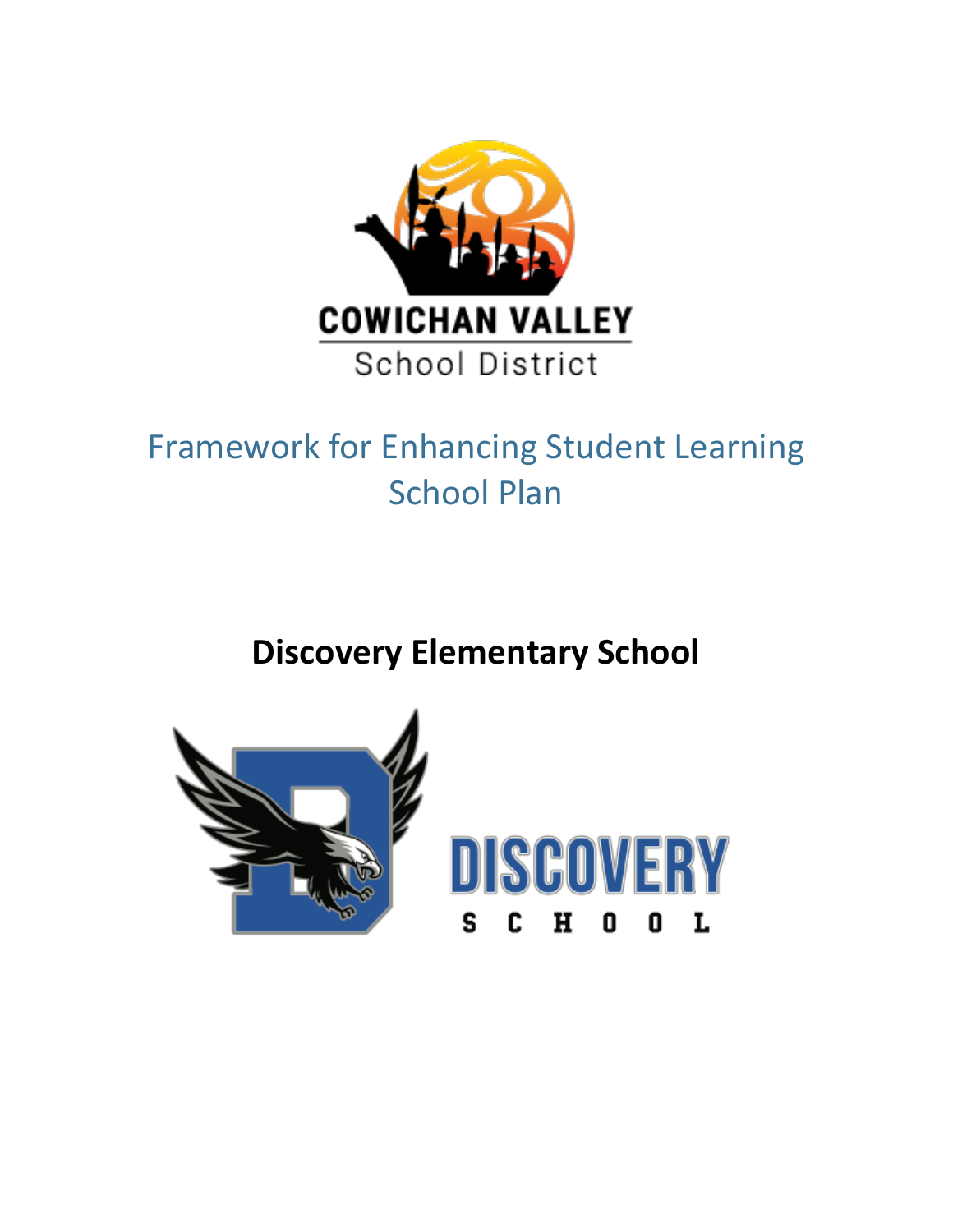### **Our Story**

Discovery Elementary School is a rural community school of approximately 400 students near beautiful Shawnigan Lake. Our Shawnigan community has grown recently as the population from Victoria has moved north, and we now have a diverse socio-economic population. The grounds offer a multitude of outdoor educational opportunities, with a wide variety of biomes, ranging from forested hilltop, to swamp for pond studies, sand pit, forest, and fields. There is of course a ball diamond, soccer pitch, and a wide variety of playground equipment. There is a high level of outdoor educational experiences which take advantage of this unique environment. There is a strong propensity for the Arts with many opportunities for students to show their talent. We pay special attention to ensuring all students are advocated for with a real sense of school community. All staff work collaboratively and take responsibility for the learning and safety, both physical and emotional, of every member of our school community. We embrace the strengths of each individual, and our school-based teams work together to determine a plan of support when this is required to ensure students are successful. Our Parent Advisory Council (PAC) is incredibly involved and supportive and provides the school with a multitude of opportunities for growth, helping us to stay heavily connected to the surrounding Shawnigan Lake community.

#### **Vision:**

Every student, parent, and staff member at Discovery Elementary will strive to be empathetic, considerate, kind to others, self-sufficient, able to work together, be forward thinking and yet be able to have fun.

#### **Mission:**

Discovery Elementary is a positive, safe, and diverse community, dedicated to providing an engaging and meaningful learning environment for all learners. Discovery school community fosters the growth of each child, who will be respectful, productive members of the local and global community, encompassing qualities of the educated citizen.

#### **Our Learners**

Our increasing student population, (this school year 385, next fall projected at over 400), encompasses a wide variety of ethnic and socio-economic backgrounds. The majority of students are Caucasian, with 10% students of Indigenous ancestry, 9.6% of our students requiring individualized programs, learning assistance or behavioral/emotional support.

Some of the quantitative data and observations include DWW, DART, FSA, Student Leaning Surveys, report card Data. Street data includes student observation, anecdotal teacher observation, student surveys, etc.

In examining **reading ability** by grade level, the percentage of students that are proficient and/or extending are noted - Grade 1 - 30%, Gr 2- 48%, Gr 3- 75%, Gr 4- 70%, Gr 5- 77%, Gr 6 - 71%, Gr 7 - 61%

In the area of **writing abili**ty by grade level, writing ability at the level of proficient and/or extending are noted - Grade 1 - 41%, Gr 2- 44%, Gr 3- 45%, Gr 4- 66%, Gr 5- 73%, Gr 6 - 71%, Gr 7 - 68%

As students move through the grades, the overall percentage of students proficient at reading and writing appears to increase.

In **numeracy** report card data, percentages of students showing levels of proficient and/or extending are noted-Grade 1 - 93%, Gr 2- 68%, Gr 3- 68%, Gr 4- 80%, Gr 5- 81%, Gr 6 - 64%, Gr 7 - 76%

In terms of **student engaging** in their own learning report card data suggest - Grade 1 - 87%, Gr 2- 79%, Gr 3- 72%, Gr 4- 81%, Gr 5- 89%, Gr 6 - 75%, Gr 7 - 83%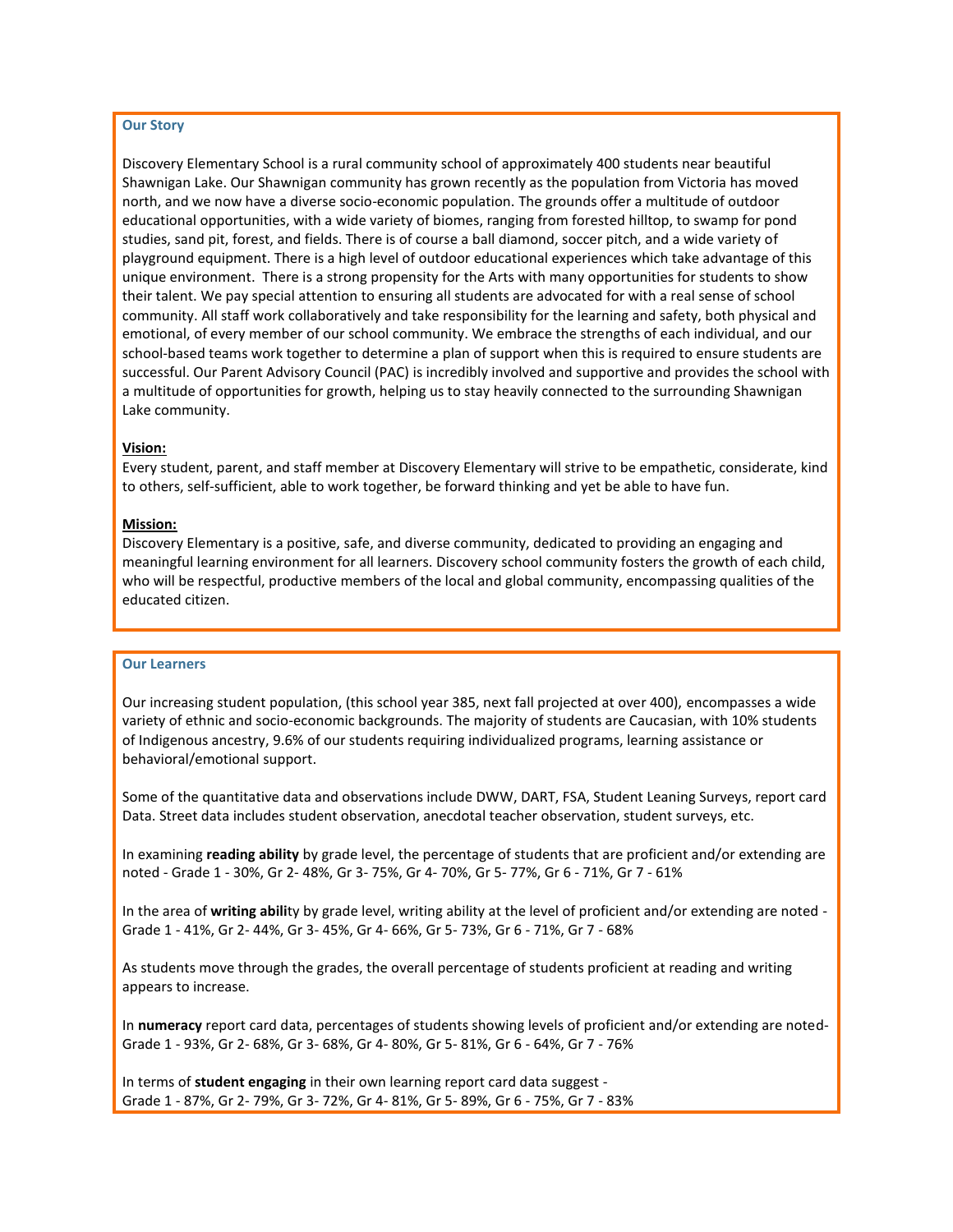In terms of students **treating others fairly and respectfully**, report card data indicate - Grade 1 - 95%, Gr 2- 82%, Gr 3- 69%, Gr 4- 78%, Gr 5- 88%, Gr 6 - 83%, Gr 7 - 71%

This year our grade 1 students are the exemplars in this area.

#### **Our Goals (we have 3):**

**1. Social Responsibility** - to increase student level of being cooperative, principled, and respectful of others regardless of differences.

**Rationale** - Our school community has shifted over the past few years. There is a significant increase in the number of students who require a wide variety of supports such as behaviour plans, counselling, speech, and academic support, including Individual Education Plans. As a school community we are continuing to support a diverse community of needs. We believe in building connectedness and promoting supportive and positive behaviours. We are also mindful of the ever-increasing access students have to social media and the role this plays in their choice making and opportunity to engage in cyber bullying. We are striving to teach students to be safe, mindful and to have a positive mindset. We are striving towards teaching students to be respectful of our school facilities and playground and the need to develop more ownership and pride in our school.

| <b>Strategies/Structures</b> | What:                                                                          |
|------------------------------|--------------------------------------------------------------------------------|
| School wide teaching of      | Focus on teaching our school community and working with the                    |
| code of conduct. Teach       | behaviour/code of conduct. Getting student leaders to demonstrate desired,     |
| Behavioural matrix           | appropriate behaviour. All adults teaching behavioural expectations in a       |
|                              | variety of settings.                                                           |
| Work on Self-Regulation      | *We are working on teaching students about zones of regulation, which is a     |
|                              | framework to foster self-regulation and emotional control.                     |
|                              | http://www.zonesofregulation.com/index.html We foster Growth Mindset           |
|                              | strategies and positive thinking, progressive muscle relaxation, and breathing |
|                              | techniques. https://positivepsychologyprogram.com/growth-vs-fixed-             |
|                              | mindset/                                                                       |
| -School Based Support Team   | Our school-based support team meets weekly/ monthly with teachers, and         |
| -IN Ed worker                | parents to support vulnerable students student.                                |
| -Counsellor                  | Indigenous Student Support Worker - supporting classrooms and individual       |
| -District itinerants         | students.                                                                      |
|                              | School Counsellor-working with classrooms teaching lessons using consistent    |
|                              | language about self-regulation as well as working with individual students.    |
|                              | *We work with District Itinerant teachers as part of our team to support       |
|                              | speech, reading, behaviour, deaf/hard of hearing, counsellor etc.              |
| Continue with the multi-age  | *Multi-Age Groups are formed and support positive relationships and            |
| House Team system            | comradery throughout the school. We engage in a friendly house league          |
|                              | competition throughout the year, to promote unity cooperation and              |
|                              | relationship development.                                                      |
|                              |                                                                                |
| <b>School Celebrations</b>   | Celebrate positive accomplishments and role model exemplary behavior in        |
|                              | various settings - assemblies, sporting and social events; classroom and       |
|                              | school wide                                                                    |

### **Performance Indicators:**

- Decrease in number of office referrals (Assess)
- Parent Satisfaction Survey Ministry data (Grade 4)
- Student Satisfaction Survey Ministry data (Grade 4)
- Teacher observation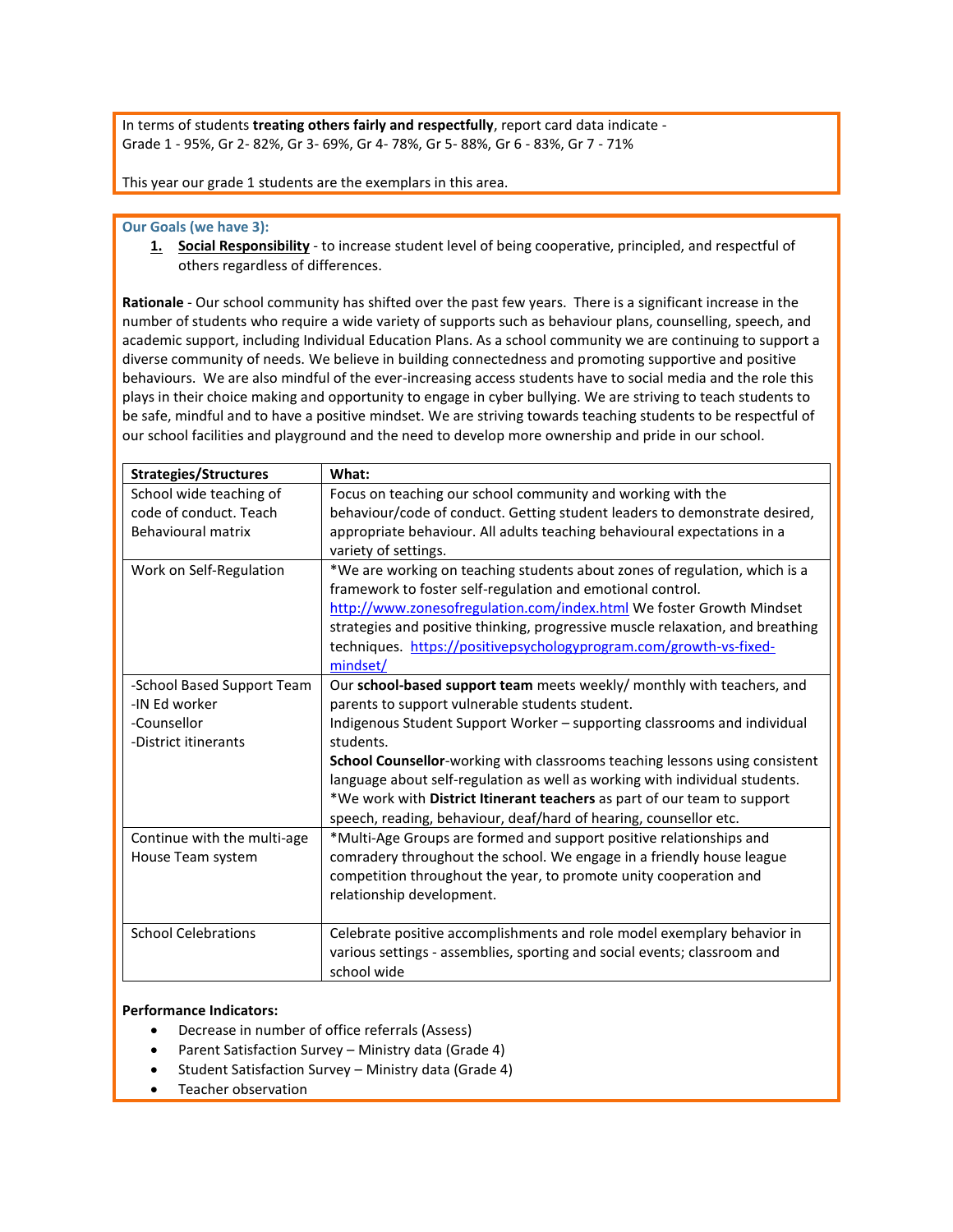- Report card data (treating others fairly and respectfully)
- See attached data (Appendix A)

## **Our Goals…**

**2 Intellectual Development and Student Engagement** – to increase levels of writing and reading proficiency throughout the grades.

**Rationale** - "School educators are charged with improving student achievement and increasing graduation rates. We know that schools that specifically embark on a journey to improve literacy and learning have a better chance of graduating greater numbers of students who are active learners, proficient readers, and fluent writers." Discovery's goal is to prioritize literacy as a central mission of our school. Literacy is essential for success in almost every area of life. Literacy is far more than the ability to read and write basic text. Literacy is the ability to read, write, speak, listen and think in order to communicate, and make meaning of increasingly complex print and online texts. If one struggles as a reader or writer, it is nearly impossible to succeed academically. We will continue to implement many of the strategies currently in place and continue to take advantage of collaboration opportunities to ensure this high level of success is maintained.

| <b>Strategies/Structures</b>      | What:                                                                      |
|-----------------------------------|----------------------------------------------------------------------------|
| Review current resources of       | *Teachers will assess what resources we have available, and resources will |
| materials to support home         | be purchased on a yearly basis.                                            |
| reading program, buddy            |                                                                            |
| reading, noisy reading, guided    |                                                                            |
| reading, literacy circles         |                                                                            |
| Implement a variety of            | *Adrienne Gear                                                             |
| learning/teaching strategies      | *Literacy circles                                                          |
| to engage learning around         | *Smart reading strategies                                                  |
| literacy                          | *Collaboration time                                                        |
|                                   | *Buddy reading                                                             |
|                                   | *Noisy reading                                                             |
|                                   | *Literacy afternoons                                                       |
|                                   | *Guided reading lessons that are structured                                |
|                                   | *Well-structured Home Reading Program                                      |
|                                   | *Sight words, sound chunks                                                 |
|                                   | *Team Teaching - based on new curriculum                                   |
|                                   | *Think-Pair-Share                                                          |
|                                   | *Speech Contest - School and District                                      |
|                                   | <i>*Centres</i>                                                            |
|                                   | *Math literacy/math cards                                                  |
|                                   | *Project-Based Learning Opportunities (based on student interests)         |
|                                   | *Goal setting activities                                                   |
| Access learning assistant,        | *Support Learning Assistance Teachers and Resource teachers                |
| itinerant services from the       | *Teacher of the Deaf and Hard of Hearing                                   |
| <b>District Learning Services</b> | *Speech-Language Pathologist                                               |
| department to support             | *ELL Teachers                                                              |
| academic needs                    | *Speech Assistant                                                          |
|                                   | *District Behaviour Support                                                |

### **Performance Indicators**

- **•** Teacher Observation
- Reading Levels
- Phonological assessments